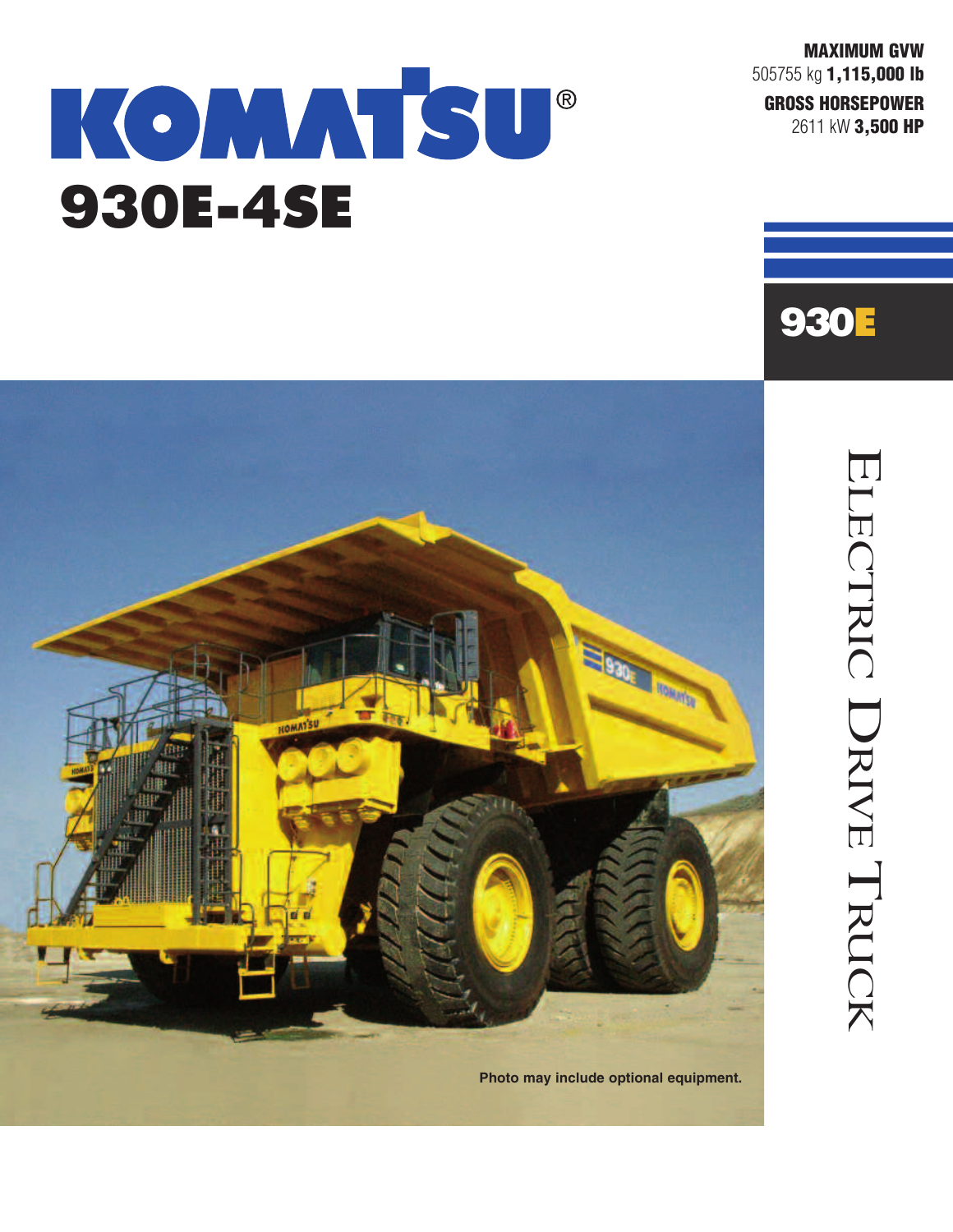## **SPECIFICATIONS**



| Gross horsepower  2611 kW 3,500 HP @ 1900 rpm  |  |
|------------------------------------------------|--|
| Net flywheel power*2558 kW 3,429 HP @ 1900 rpm |  |
|                                                |  |

Net flywheel power is the rated power at the engine flywheel minus the average accessory losses. Accessories include fan and charging alternator.

Power ratings above represent engine performance in accordance with SAE J1995 and J1349 conditions.

### **ELECTRIC DRIVE**

#### AC CURRENT

| Dual impeller in-line blower $\ldots \ldots \ldots$ 453 m <sup>3</sup> /min <b>16,000 cfm</b> |
|-----------------------------------------------------------------------------------------------|
| Control AC Torque Control System                                                              |
| Motorized wheels* GDY106 AC Induction Traction Motors                                         |
|                                                                                               |
| Speed (maximum) $\ldots \ldots \ldots \ldots \ldots \ldots \ldots 64.5$ km/h 40 mph           |
|                                                                                               |

\* Wheel motor application depends upon gross vehicle weight, haul road grade, haul road length, rolling resistance and other parameters. Komatsu and G.E. must analyze each job condition to assure proper application.

#### \*\* Optional ratios available.

### **TIRES AND RIMS**

Rock service, tubeless, radial tires

Standard tire\*...................................53/80 R63 Taper Lock

914 mm x 1600 mm x 127 mm **36'' x 63'' x 5.0''** rim assembly Rated at 758 kPa **110 psi** cold inflation pressure for rims, 600 kPa **87 psi** for tires.

Tires should meet application requirements for tkph/tmph, tread, compound, inflation pressure, ply rating or equivalent, etc.

## **BODY**

All-welded steel flat floor body with horizontal bolsters and full canopy. Eyebrow, rear wheel rock ejectors, body up sling, and rubber mounts on frame are standard. Pivot exhaust heating optional.

| Floor sheet 16 mm 0.63" 1379 MPa 200,000 psi     |
|--------------------------------------------------|
| tensile strength steel (two-piece)               |
| Front sheet 9 mm 0.35" 1379 MPa 200,000 psi      |
| tensile strength steel                           |
| Side sheet  8 mm 0.31" 1379 MPa 200.000 psi      |
| tensile strength steel                           |
| Canopy sheet 5 mm 0.19" 690 MPa 100,000 psi      |
| tensile strength steel                           |
|                                                  |
| Standard Komatsu body weight  30362 kg 66,936 lb |
|                                                  |

### \* Komatsu must approve all bodies through a Body Application Worksheet.



Advanced Operator Environment with integral 4-post ROPS/FOPS structure (meets J1040 Apr88), adjustable air suspension seat w/lumbar support and arm rests, passenger seat, maximum R-value insulation, tilt and telescoping steering wheel, electric windshield wipers w/washer, tinted safety glass, power windows, Komatsu Payload Weighing System, 55,000 Btu/hr heater and defroster, 21,600 Btu/hr air conditioning (HFC - 134A refrigerant).

### **FRAME**

Advanced technology, full butt-welded box sectional ladder-type frame with integral ROPS supports, integral front bumper, rear tubular cross members, steel castings at all critical stress transition zones, rugged continuous horsecollar.

| tensile strength steel                                 |  |
|--------------------------------------------------------|--|
|                                                        |  |
| tensile strength steel                                 |  |
|                                                        |  |
|                                                        |  |
|                                                        |  |
|                                                        |  |
| Drive axle mounting  Pin and spherical bushing         |  |
| Drive axle alignment Swing link between frame and axle |  |

**BRAKING SYSTEM**

Service brakes: oil-cooled, hydraulic-actuated, multiple disc brakes at each wheel. Traction system wheel slip/slide control.

| Max. service apply pressure $\ldots \ldots \ldots \ldots 17237$ kPa 2500 psi                             |
|----------------------------------------------------------------------------------------------------------|
| Total friction area per brake $\ldots \ldots \ldots \ldots$ 97025 cm <sup>2</sup> 15,038 in <sup>2</sup> |
| Secondary brakes Automatically applied prior                                                             |
| to hydraulic system pressure dropping below level                                                        |
| required to meet secondary stopping requirements.                                                        |
| Wheel brake locks Switch activated                                                                       |
|                                                                                                          |
| hydraulically-released, dry brakes on inboard end                                                        |
| of each wheel motor rotor shaft. Rated to hold on                                                        |
| $\pm$ 15% grade @ maximum gross vehicle weight.                                                          |
| Electric dynamic retarder Max 4026 kW 5400 hp                                                            |
| Continuous 2909 kW 3900 hp                                                                               |

Continuously rated high-density blown grids w/retard at engine idle and retard in reverse propulsion.

## **SUSPENSION**

|  | Variable rate hydro-pneumatic with integral rebound control                     |  |  |
|--|---------------------------------------------------------------------------------|--|--|
|  |                                                                                 |  |  |
|  | Max. rear stroke $\dots\dots\dots\dots\dots\dots\dots\dots\dots$ 239 mm $9.40"$ |  |  |
|  | Max. rear axle oscillation $\pm 6.5^{\circ}$                                    |  |  |

Rear suspensions are inverted.



L&M radiator assembly, split-flow, with deareation-type top tank measuring 3277 mm x 2164 **10'9'' x 7'1''**.

## **SERVICE CAPACITIES**

\* Includes lube oil filters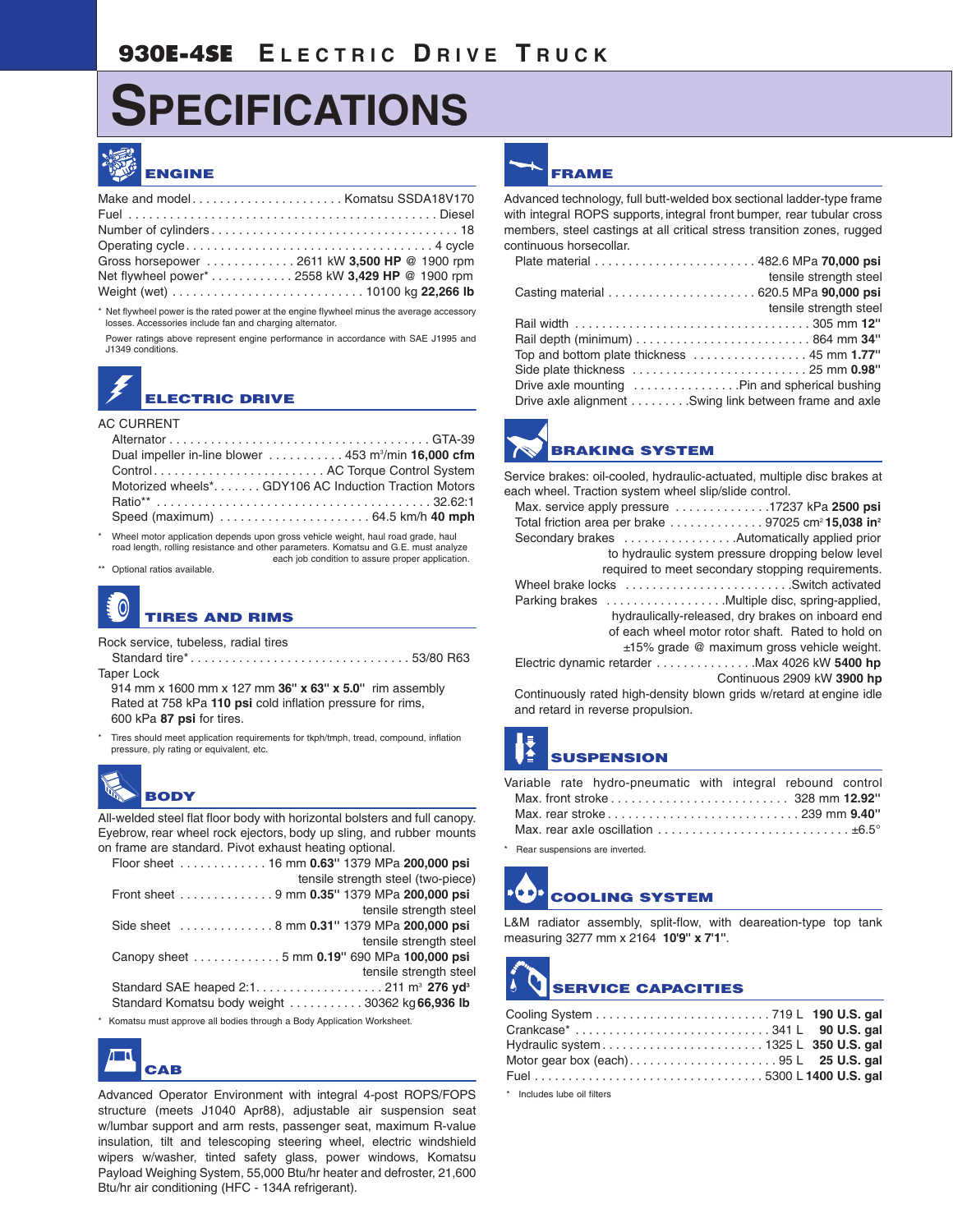## $F_{\text{LECTRIC}}$  **DRIVE TRUCK 930E-4SE**

#### **Aug DIMENSIONS**



All dimensions are with 218 m<sup>3</sup> 285 yd<sup>3</sup> body (optional body).

| <b>Bodies</b> | <b>Struck</b>                 | $2:1$ Heap                            | *Loading<br><b>Height</b> |
|---------------|-------------------------------|---------------------------------------|---------------------------|
| Standard      | 171 $m^3$ 224 yd <sup>3</sup> | $211 \text{ m}^3$ 276 yd <sup>3</sup> | 7.06 m 23'2"              |

\* Exact load height may vary due to tire make, type, and inflation pressure.

### **HYDRAULIC SYSTEM**

| Steering Accumulator assisted with twin double acting cylinders | provide constant rate steering. Secondary steering         |
|-----------------------------------------------------------------|------------------------------------------------------------|
|                                                                 | automatically supplied by accumulator.                     |
|                                                                 |                                                            |
|                                                                 |                                                            |
|                                                                 |                                                            |
|                                                                 |                                                            |
|                                                                 | Hoist and steering Dual, in-line, high pressure.           |
|                                                                 | Brake component cabinet Above deck, easily accessible      |
|                                                                 | with diagnostic test connections.                          |
| Hoist Two 3-stage dual-acting outboard cylinders,               |                                                            |
|                                                                 | internal cushion valve, over-center dampening.             |
| Hoist times                                                     |                                                            |
|                                                                 |                                                            |
|                                                                 |                                                            |
|                                                                 |                                                            |
| Pumps Two pumps, single package, end of alternator              |                                                            |
|                                                                 | Hoist and brake cooling Tandem gear pump                   |
|                                                                 | with output of 1022 lpm 270 gpm at 1900 rpm                |
|                                                                 | and 17237 kPa 2,500 psi                                    |
|                                                                 | Steering and brake Pressure-compensating axial piston pump |
|                                                                 | with output of 246 lpm 65 gpm at 1900 rpm                  |
|                                                                 | and 18961 kPa 2,750 psi                                    |
| System relief pressures                                         |                                                            |
|                                                                 | Hoist and brake cooling 17237 kPa 2,500 psi                |
|                                                                 | Steering and brake27579 kPa 4,000 psi                      |

Quick disconnects standard for systems diagnostics and buddy dump.







4 x 8D and 2 x 30H, 220-ampere-hour batteries, bumper-mounted with disconnect switch.

#### **ALL WEIGHT DISTRIBUTION**

| <b>Empty Vehicle</b>                   | ka <b>Ib</b> %      |  |
|----------------------------------------|---------------------|--|
|                                        | <b>230.293</b> 48.5 |  |
| Rear axle  110847                      | <b>244.377</b> 51.5 |  |
| Total (wet, 100% fuel)  215307 474,670 |                     |  |

### **Loaded Vehicle** at maximum GVW rating

| Rear axle 339649 748,799 67.2 |  |
|-------------------------------|--|
| Total 505755 1,115,000        |  |

NOTE: GVW shall not exceed 505755 kg **1,115,000 lb** including options, liners, fuel and payload, subject to application approval by Komatsu.

NOTE: Komatsu trucks comply with SAE specifications for cab noise, ROPS, steering and braking. Cover photos and illustrations may show optional equipment. Materials and specifications subject to change without notice.